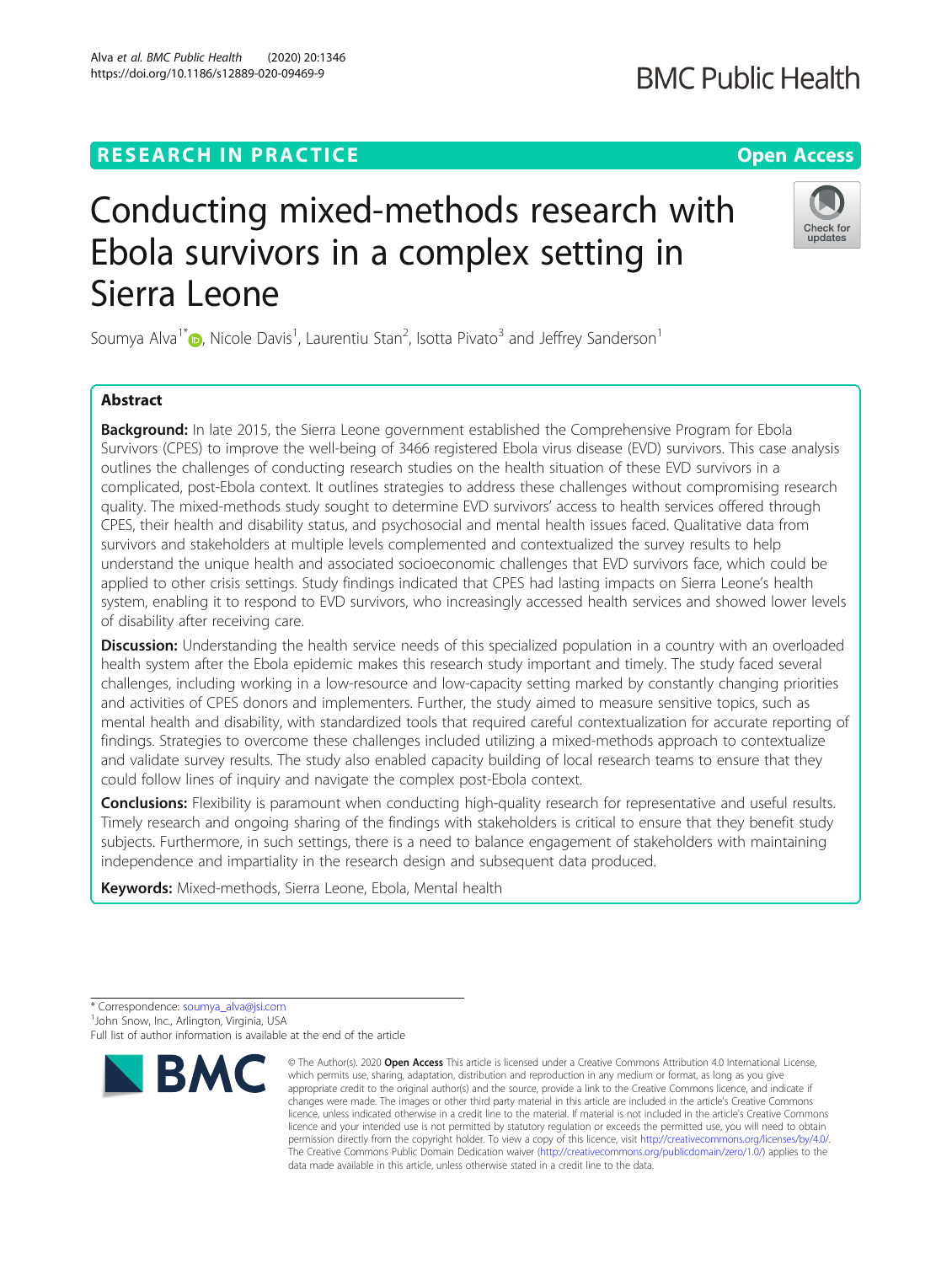# Background

# Humanitarian context

The spread of the Ebola epidemic in Sierra Leone and the neighboring countries of Liberia and Guinea resulted in more than 11,000 deaths across the region by March 2016 [[1\]](#page-6-0). In Sierra Leone alone, there were more than 14,000 cases and 3956 deaths [[1\]](#page-6-0). The epidemic led to the breakdown of the health system, with the death of health staff and a decline in the population's trust in available health services [\[2](#page-6-0), [3\]](#page-6-0). Ministry of Health and Sanitation (MOHS) health facilities were modified throughout the country in order to treat and refer Ebola Virus Disease (EVD) survivors after their discharge from Ebola Treatment Units. Many non-governmental organizations supported temporary specialty clinical services at care centers to serve this population. The response to Ebola focused mainly on disease treatment, improving infection prevention and control practices, and reconstruction of the health system.

Studies show that EVD survivors face lifelong health complications such as mental health issues, joint pain, vision problems, among other health issues [[4](#page-6-0)–[9\]](#page-6-0). The chronic conditions that survivors face require ongoing care at local health facilities or secondary/tertiary care (e.g. mental healthcare) that are accessible only in the country's main towns. Recent studies have described variability in health-seeking behavior of survivors for post EVD care as well as experiences of health workers who faced limited availability of medicines and challenges with referrals to specialists in order to provide this care [[10](#page-6-0), [11\]](#page-6-0). Additionally, Ebola-related deaths of household heads and the poor health of survivors led to loss of livelihood among households in the affected regions in addition to orphaned children [\[9](#page-6-0)].

In late 2015, the Sierra Leone government-mandated national program, Comprehensive Program for Ebola Survivors (CPES), received UK and US government and donor support to improve the well-being of 3466 registered EVD survivors in 12 districts through the provision of basic and specialized healthcare, allowing them to access public-sector health services without  $cost<sup>1</sup>$  [\[12](#page-6-0)]. Specialized care provided to survivors covered ophthalmology, neurology, mental health, reproductive and child health, as well as counseling, semen testing, and treatment for other EVD sequelae. They were also beneficiaries of the existing MOHS-led Free Healthcare Initiative that was designed for pregnant women, lactating mothers and children under-five.

While CPES built the capacity of healthcare workers and supported access to basic health services in facilities at the district and lower levels, specialty services were strengthened at the district and tertiary hospitals. A team of "Survivor Advocates", who were themselves EVD survivors, provided community-level social support (see Fig. [1\)](#page-2-0).

The intended beneficiary population of the program was EVD survivors who, as a group, were represented by the civil society organization Sierra Leone Association of Ebola Survivors (SLAES). SLAES worked with established government networks and implementing partners (IPs) to advocate for the needs of EVD survivors. Figure [2](#page-3-0) presents an overview of the location of these survivors in the country based on these data. EVD survivors were spread across the country, but mostly concentrated in three districts - Western Area Urban, Western Area Rural, and Port Loko.

# Research study

A mixed-methods research study [[13\]](#page-6-0) was conducted culminating in 2018 after 2 years of CPES program implementation with an endline assessment to understand the role of services provided by the program and the resulting health situation of EVD survivors, as measured by their disability and mental health status. Specific questions for the study included:

- What services did EVD survivors receive through CPES? Were they satisfied with these services?
- What barriers did EVD survivors face in accessing health services?
- What was the nature of stigma EVD survivors faced while accessing health services?
- What was the change in disability status of EVD survivors?
- What mental health and psycho-social conditions were faced by EVD survivors?

To generate nationally representative results, the study used the lot quality assurance sampling (LQAS) methodology and oversampled in the three districts with high numbers of EVD survivors, resulting in a study population of 751 male and female EVD survivors aged 18 and older [\[14](#page-6-0)–[16\]](#page-6-0). Key informant interviews were conducted with members of SLAES, district and health facility staff, and survivors to provide additional context to the survey results. Though similar to the baseline, the endline questionnaires included additional questions on the effect of CPES programming on the beneficiaries. Change in survivors' disability status was assessed based on survivors' self-reporting using the WHO Disability Assessment Schedule Short version (WHODAS-Short) [\[17](#page-6-0)]. The endline also included an additional mental health module using the Patient Health Questionnaire 9 (PHQ-9) and General Anxiety Disorder 7 (GAD-7) to understand

<sup>&</sup>lt;sup>1</sup>During this period, Sierra Leone was comprised of 14 districts. However, two districts, Bonthe and Pujehun, with no or very few survivors did not receive significant support from CPES.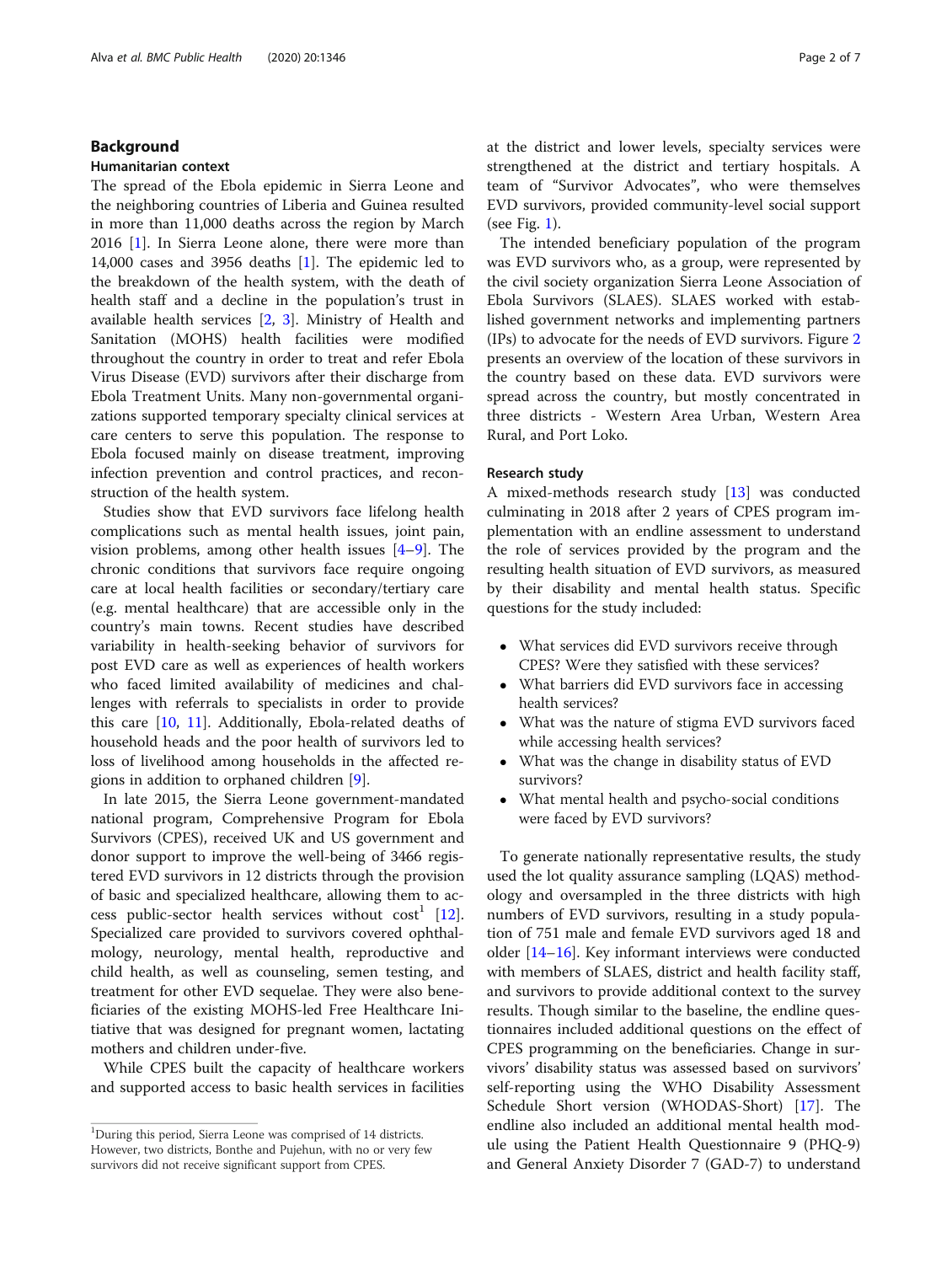<span id="page-2-0"></span>

the mental health status of survivors, a topic that was not covered at baseline [\[18](#page-6-0), [19\]](#page-6-0).

Research findings showed that in the 15 months between baseline and endline, the proportion of EVD survivors seeking care at a health facility for post-Ebola health issues increased from 89 to 96%  $(p < .001)$ . The proportion of those referred to a higher-level facility to receive appropriate care remained the same at just under one-third of EVD survivors, of which almost all reported that they attended the referral facility.

The program had lasting impacts on the ability of Sierra Leone's health system to respond to the needs of EVD survivors. Health facility staff indicated that the training and mentorship received over the course of the program made them more capable of dealing with the basic health needs of survivors, particularly when it came to identifying and addressing mental health issues. However, funding and programmatic

changes over the life of the project led to a decrease in the availability of medications at the health facilities or peripheral health units (PHUs). This may have influenced EVD survivors' perceptions of the quality of care they received at PHUs between baseline and endline. Despite lower perceptions of quality of care received, EVD survivors reported lower levels of stigma (12% decrease) during their interactions with health workers between baseline and endline.

Survivors were screened for both anxiety and depression during the endline assessment. Thirty-two percent of survivors exhibited symptoms of mild anxiety and just over 10 % exhibited signs of moderate or severe anxiety. Similarly, 29% of survivors exhibited signs of mild depression and 18% had signs of moderate to severe depression. Further, the proportion of EVD survivors experiencing some level of disability dropped from 41 to 30% ( $p < .001$ ) between baseline and endline.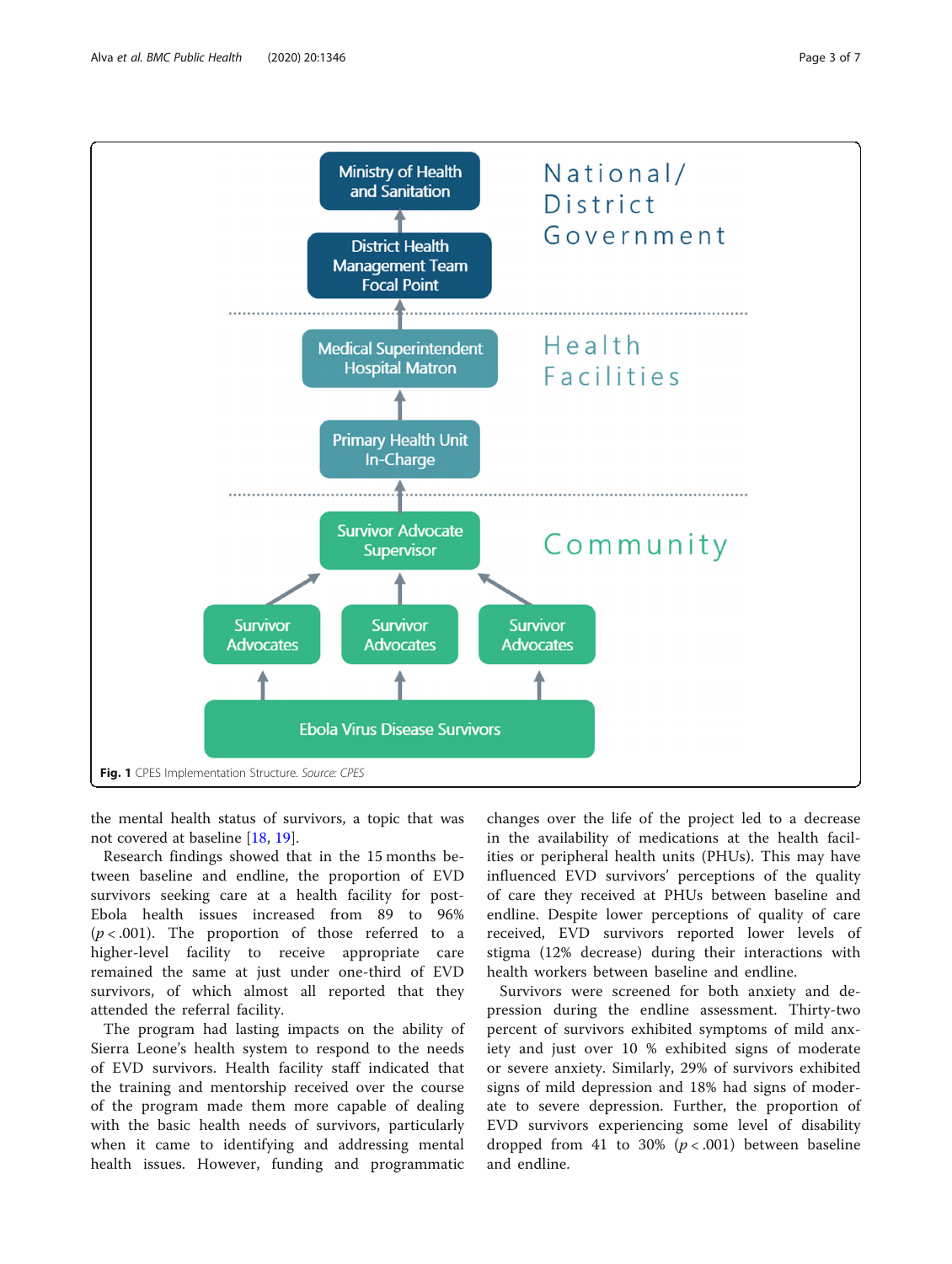<span id="page-3-0"></span>

# **Discussion**

# Scientific importance of this research

Given this scenario of a population with special health service needs in a country context with an overloaded health system after the Ebola epidemic, this research study on the situation of survivors and the health services that they access and receive is especially important and timely. The study worked with a specific population believed to face mental health challenges and stigma when accessing health services. The study highlights methods by which populations facing challenges in the post-Ebola context can be effectively assessed. The study also adapted generic tools such as the WHODAS and the mental health modules (PHQ-9 and GAD-7) to the country context to examine effects of the epidemic on the disability and mental health status of survivors in the West Africa post-Ebola setting. These tools had to take into account population knowledge, language and literacy levels, as well as cultural understanding to ensure that the respondents interpreted them as intended. Care was also needed to ensure that the study population would be receptive to answering questions of this nature. The study provides an example of how such adaptations may take place in other developing country contexts facing similar concerns.

Within Sierra Leone, research findings were especially useful to the MOHS and other stakeholders, all of whom contributed to the design and implementation of this study through regular discussions within the CPES

Program Implementation Unit (PIU) and IPs during project implementation. To ensure timely and widespread sharing of results, study findings were disseminated at various national- and global-level venues. This included sharing results with the CPES program implementation unit and other country stakeholders as well as presenting findings at international conferences to inform global audiences.

With recurring Ebola epidemics within the African continent and the evolving knowledge on EVD survivors, findings from this research study are globally relevant. Although EVD survivors form a small percentage of the country population, countries experiencing Ebola outbreaks need to be prepared for how they will address the short- and long-term health and livelihood needs of this population, particularly within the context of weak health systems that will only be further strained and burdened by Ebola.

# Challenges to research

# Inconsistent program implementation

Conducting this research study in the Sierra Leone post-Ebola context was not without its challenges. Despite being a national, MOHS-led program, CPES was predominantly donor-funded and implemented by several IPs working in one or more districts. Although they were expected to follow a standard implementation process in each district, small differences existed across the districts based on the situation on the ground, which needed to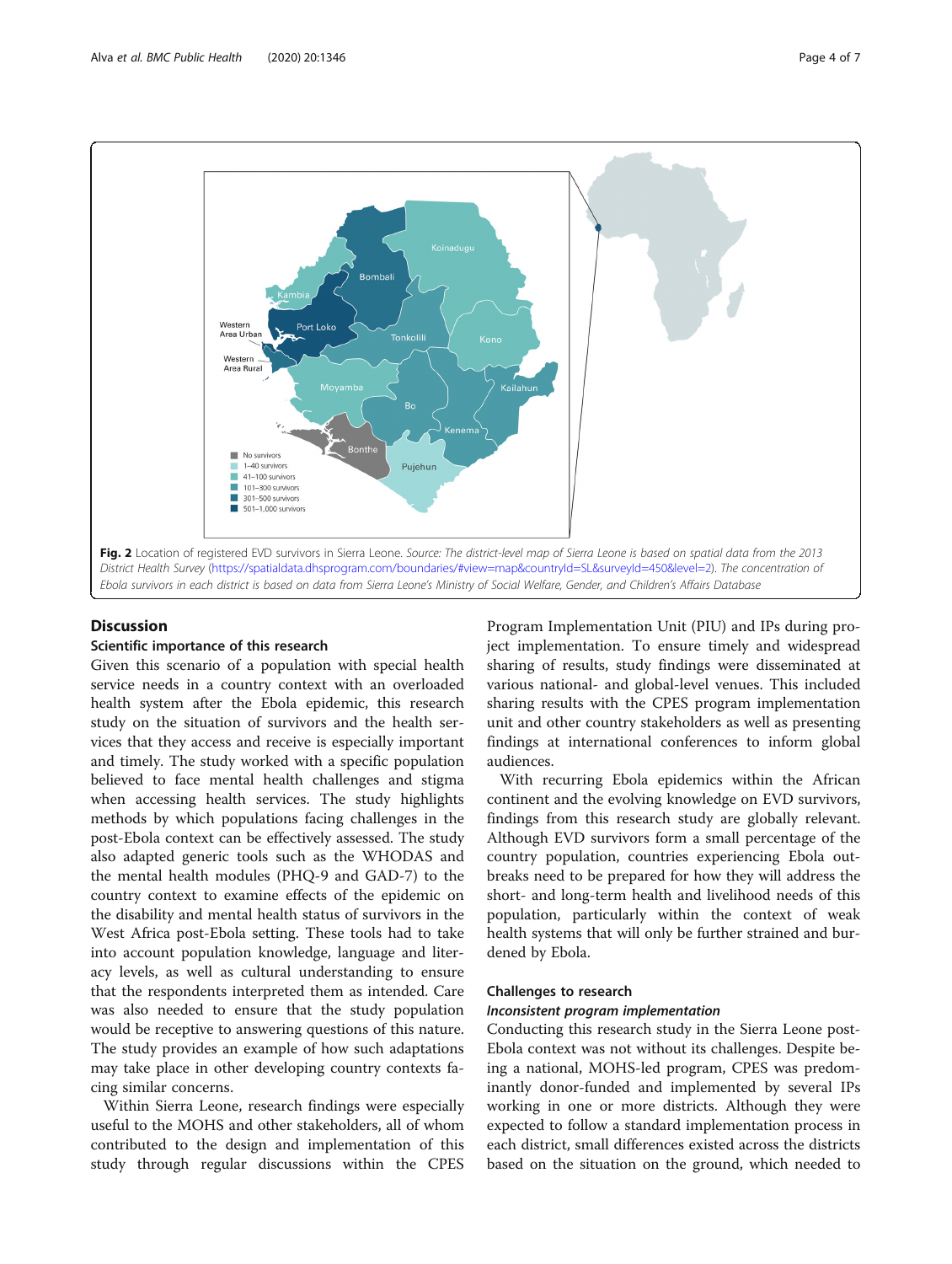be taken into account when contextualizing the results of the research. For example, in some districts, one of the IPs paid for drugs obtained by patients from private pharmacies when they were not available at the PHUs. This was not the case in other districts, resulting in differences among survivors' expectations and perceptions of services provided by CPES. Furthermore, the program design was not inherently sustainable because of varied funding over the life of the project, affecting survivor services, and as a result, survivor perceptions and experience of service availability. These factors influenced the research team's analysis and triangulation of data collected for the study.

# Logistics

As with most studies in low-resource settings, logistics to conduct the study posed different challenges at both baseline and endline. At baseline, IPs were already engaging with survivors, which in some ways made it easier for the research team to contact and transport sampled survivors to be interviewed. However, ensuring consistency of sampling procedures required additional coordination and communication because they were conducted by different IPs in different districts across the country. Conversely, at the time of endline, programmatic changes required the research team to work with SLAES to mobilize the randomly selected survivors to participate in the study. Because of the potential for SLAES as an advocacy organization to introduce bias in survivor responses, the research team had to ensure that although SLAES played a prominent role in mobilizing respondents, it was not involved in the actual data collection process.

#### Limited scope of study

The post-Ebola context of Sierra Leone left EVD survivors recovering from often dire consequences of the outbreak. Both CPES and this research study focused on EVD survivors' health, leaving out their livelihood needs. The impact of this was twofold; it limited the breadth of information collected about and from survivors, which could fully contextualize the results of the study, and it limited the impact of our research on EVD survivors because of its focus on a subset of their post-Ebola needs.

# Contextualization of assessment tools

A final challenge to the research was the use of mental health and disability assessment tools (WHODAS-Short, PHQ-9, and GAD-7). Assessment and diagnosis of mental health- and disability-related issues varies from country to country, making it difficult to draw definitive conclusions. Globally validated tools that were used posed sensitive questions, particularly to EVD survivor population who were stressed and impacted by many elements of the context at the time of the study. Thus, effective implementation of the tools required careful translation into regional languages of Krio, Mende, and Temne to capture accurate measures for disability, anxiety, and depression among EVD survivors and ensure that EVD survivors were comfortable fully engaging in the survey. Many medical terms or concepts used in the study tools were difficult to translate into these languages requiring extensive rounds of verbal translation and back translation among the data collection teams. This process allowed for discussion among the team, which helped to ensure clarity of concepts as well as consistency on how each question was asked across the three languages.

# Research strategies Sampling strategy

There was a strong desire for results of the survivor survey to be nationally representative; however, traditional sampling methodology would require the majority of EVD survivors in each district to be interviewed. Moreover, as Fig. [2](#page-3-0) shows, the distribution of survivors was very uneven in districts across the country. As a result, the research team chose to utilize the LQAS methodology to determine the sample. As such, 19 male and 19 female survivors were randomly sampled in each district, allowing the research team to determine a 'pass/fail' status for each district against benchmarks of interest that were nationally representative by gender. To account for districts with a disproportionately higher number of survivors, the research team decided to oversample survivors in the three districts with the highest numbers of EVD survivors.

#### Participatory approach

The research team had to be proactive and flexible in designing and implementing study protocols to overcome the intricate research challenges posed by the post-Ebola context of Sierra Leone. From its conception, the study aimed to use a participatory approach in order to understand the full picture of the post-Ebola context from all levels of stakeholders. However, utilizing a true participatory approach would involve the co-creation of research strategies and data collection tools with survivors themselves. This would have deeply biased the focus of the study and the data collected. To overcome this, the team liaised closely with SLAES and IPs who had direct access to survivors. They could help coordinate study activities to ensure access to the right mix of respondents, while still ensuring that they had no influence and/or participation in the selection of the study's random sample of survivors or with conducting interviews, therefore limiting bias in the methodology or subsequent results.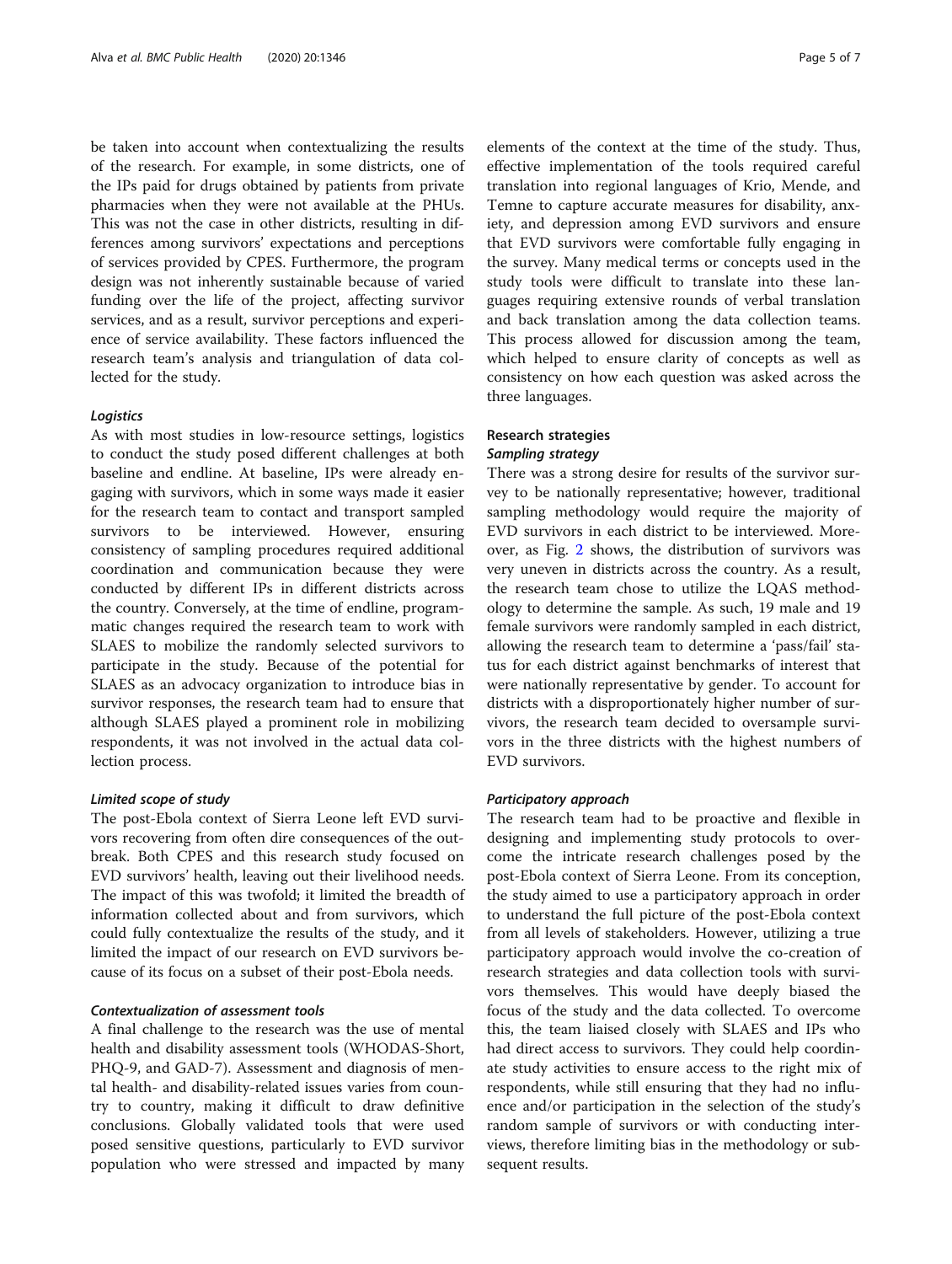#### Mixed methodology

Given the complex nature of Sierra Leone's post-Ebola context, the research team purposely planned for a mixed-methods study that would include a large qualitative component, aimed to validate and complement the quantitative survey by diving deeper into important nuances that exist in multifaceted contexts. For example, the survey provided key information on referrals, access to health services, levels of disability, mental health status, etc. The qualitative data helped explain the reasons for these findings by probing into the views of program implementers and the district health teams. There are few studies to date with data on EVD survivors, making the need for such contextual information all the more important.

#### Integrate capacity building

Further, the ability to collect high-quality qualitative data is a specialized skill often difficult to find. This is even more the case in conflict and humanitarian settings. Capacity considerations not only drove the selection of interviewers to join the research team, but also greatly influenced the research training planning, which included extensive training on qualitative research methods; interviewing skills and administration of specialized mental health tools. Ensuring time for capacity building among the interviewers resulted in their improved ability to elicit nuanced information as well as effectively follow lines of inquiry. This effort, coupled with survey data, and the CPES PIU's involvement and contextual insights helped build a fuller picture of survivors' post-Ebola experiences and health needs while also creating a team of data collectors with improved data collection and research skills.

# Contextualized assessment tools

The research team also took great care in administering the mental health and disability assessment tools. In order to minimize misinterpretation of the components of these tools by both the data collectors and respondents, the research team decided to use the short versions of the tools, which have also been validated globally. The data collection teams received extended training, including role-play, to ensure that they understood the purpose of the tools and could administer them accurately and consistently in each of the languages for data collection. Taking into account the nuances of the crisis context when adapting these tools, while also ensuring their sensitivity to the study population's concerns was very important for accurate reporting and recording of findings.

# **Conclusions**

Conducting research in the post-Ebola setting led to a number of lessons learned. Most notably, the research team found that flexibility was paramount to conduct high-quality research that yielded representative and useful results. This included flexibility in the overall design of the research to follow a mixed-methods approach. Methods and protocols were also adapted to ensure that the research team was able to capture the appropriate sample of respondents using existing structures and/or networks. EVD survivors form a population that face stigma and have mental health and other long-term health needs that are only now being understood. Finding the appropriate yet flexible research methodology is key to accurately capture the sensitivities of this population.

Similarly, this research highlighted the importance of involving key stakeholders at multiple levels of the system. This involvement generated buy-in for this research on a study population covering some sensitive topics as well as enabled the appropriate adaptation and contextualization of the research tools and processes to the local situation. While these inputs are vital to collecting high-quality data, balancing the engagement of stakeholders in the process with the need to ensure independence and impartiality within the research design and subsequent data produced is an important and often difficult process that should be considered by research teams in the planning stages of a study.

Research in a post-crisis setting needs to be swift and responsive to allow for use of results to benefit or impact the affected populations. In these settings, research findings may go beyond the scope of the project or study focus, but should be considered rather than discarded with the recognition that people's priorities are likely to be different from those of the researchers. In post-crisis settings, the most immediate needs are typically addressed. However, this is an opportunity for research to bring underlying issues to the surface, translating into more responsive solutions to impact target populations. Respondents need to be made aware of the research findings and its role in improving programs to address the study population's needs, while also cautioning that not all of their issues would be resolved.

Findings from post-crisis settings can have a major impact on a country's ability to address and resolve the existing crisis while also planning for future crises. However, sharing research findings beyond the research or project team often does not take place unless it is specifically mandated. The Sierra Leone project team prioritized continuously sharing results with the government, donors, and representatives at regional and national levels in order to better inform implementation priorities, demonstrating the importance of creating opportunities for sharing findings as they are obtained with all relevant levels of stakeholders.